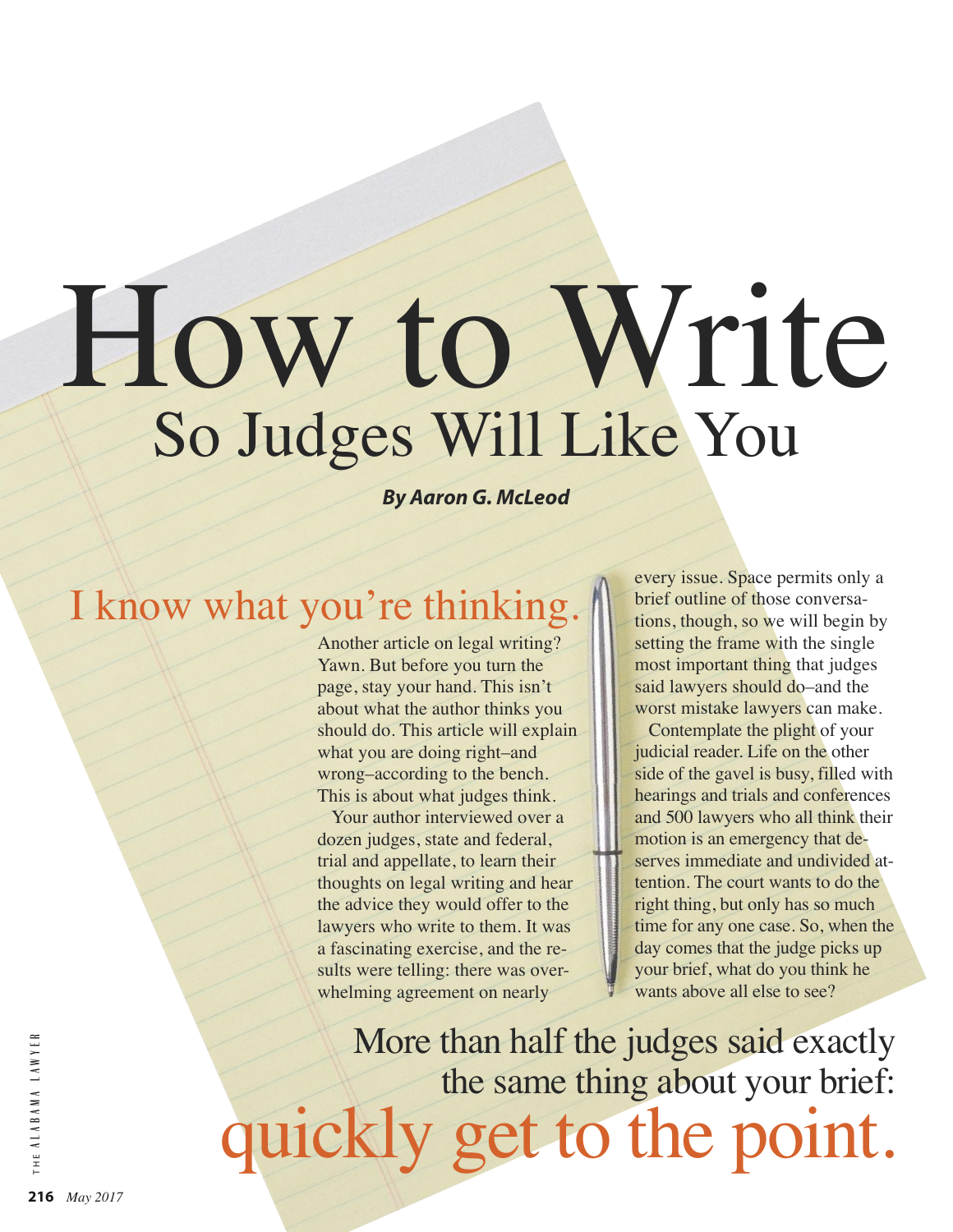

Judges don't know your case. They probably don't remember its facts or issues since the last time it was before them, and if they do, they still won't know it as well as you. When they pick up your motion for summary judgment or response in opposition, they don't want to spend precious moments reading legalese, unconnected facts and page-long standards of review (as if they've forgotten the standard for granting summary judgment). What they want to know is what relief you are asking for and why they should grant it. Narrow the focus of your brief, the judges say. Lead with your best argument. Tell the court what you want and why you deserve it. Tell them on the first page.

Believe it or not, there are still lawyers among us who begin a motion with, "Comes now [Full Name of Party] (hereinafter "Short Name of Party"), by and through undersigned counsel of record and files this its Motion for Whatever, and in support whereof respectfully submits unto the Court the following . . . ."

If that's you, stop it. Don't do it anymore. You've just wasted the judge's time because that kind of beginning tells him practically none of what he needs to know. The title of your motion is already on the page, and he probably expects that your client hired you to write it. Why don't you use that critical first sentence to tell the court why you should get what you're asking for? Consider how much better that opening could be: "Defendant is not due summary judgment for two reasons: (1) there is contradictory testimony as to when plaintiff first noticed damages and (2) defendant waived the laches defense by not pleading it in the answer."

In one sentence you have now told the court exactly what this document is going to do and why you win. When the court starts reading the facts that follow, it will have some context and a sense of direction. That kind of opening–the kind that gets to the point–is more effective because it is more persuasive. Immediately the court knows where it is and where it is going in your brief. You've used your words wisely, and have therefore done something to endear you to the judicial heart. You've made your brief shorter.

If brevity is so beautiful, you might think that excessive length is the cardinal sin. It's not. The nearly-unanimous opinion of the judges was that the most egregious error they see is dishonesty. Fudging the truth about what the law is, or what the facts are, will ruin your chances faster than anything else. This should hardly need saying in our learned profession, but the judges said it anyway. Tell the truth! The judges understand there is room for advocacy in describing what a case says or doesn't say. That's your job. Don't twist the holding of a case to suit your needs, though. And don't even think about misrepresenting the facts in the record. Judges hate that. They will doubt everything else you write if they catch you fibbing. Winning is never important enough to break this rule. After all, it's your reputation–and maybe your client's case–on the line.

The runner-up for this position, though, is taking too long to say something. As one judge put it, make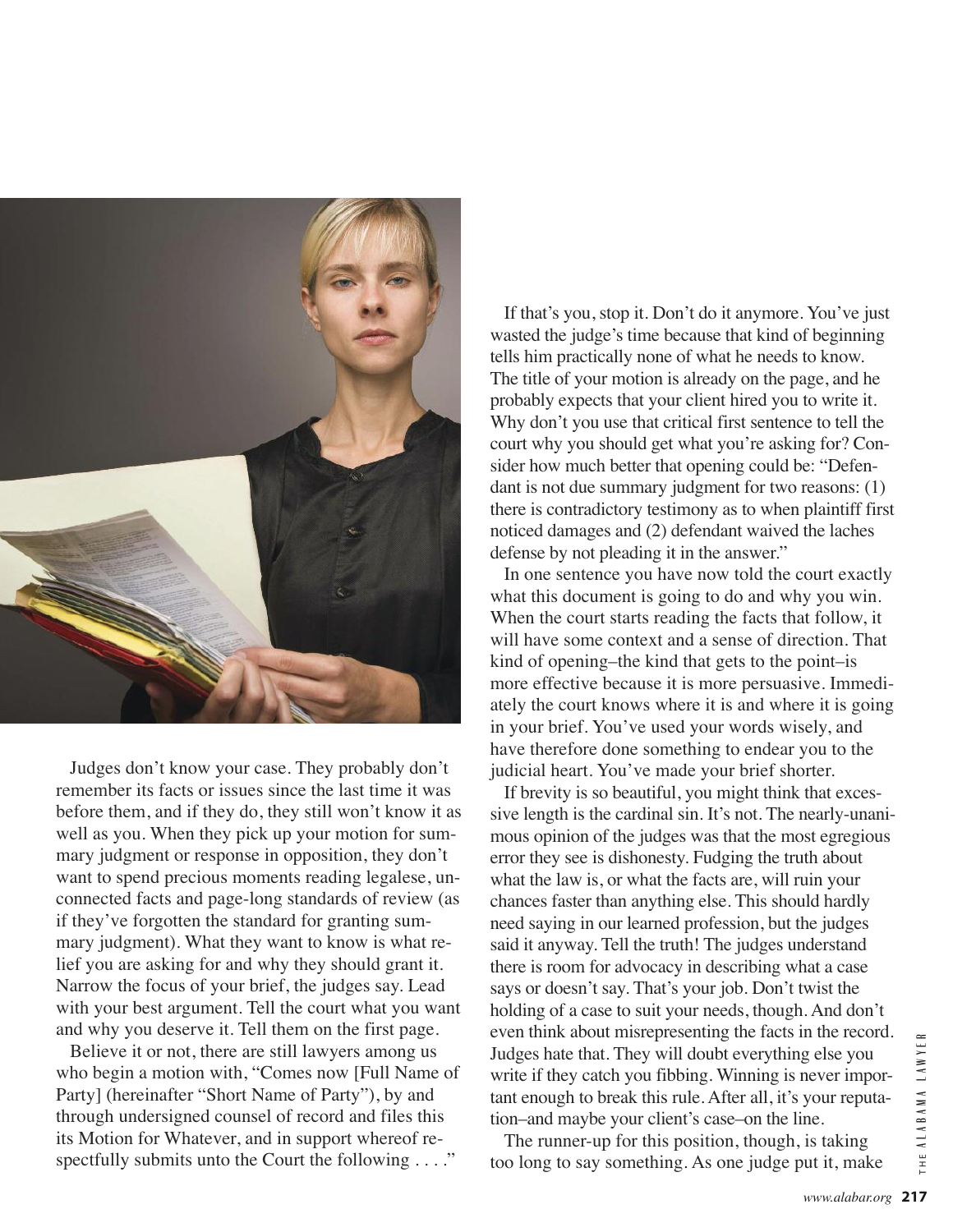their job "as easy as possible." Don't chase every rabbit. Focus your fire. Concede what you can. Pick the most important issues and let the rest go.

Lawyers have a hard time with this. We seem to grow more paranoid with age, more afraid that by leaving something out we will forego a winning argument or worse, fall prey on appeal to that dread beast "Waiver," but it must be done. Selecting what matters and what doesn't is the judgment lawyers are paid for. Aim to say more in less time on fewer pages than your adversary. Words are, after all, like currency. The more there are in circulation, the less each is worth.

How to achieve this goal of making every word bear its freight, every phrase tell your story? Being honest is easy enough (or should be); paring down your brief to its pure essentials without losing its flavor– that needs some explaining. The first point has already been made: don't waste precious time and space with an opening paragraph of drivel that tells the judge nothing more than what was in the title. Launch your argument with force instead of muttering in legalese. If the judge has to turn the page to see why you are due relief, those critical first few seconds he spends reading your work are for nothing. Pick the most important issues

Fudging the truth

about what the truth<br>or what the law<br>are , not the e law

are, will ruin the fall<br>ances fast your

anything else.

That principle of economy applies equally to the rest of the brief, and you can enforce it by using plain English. Use short words instead of long ones, simple construction of sentences instead of complex, active voice in your verbs in place of passive. Write for the ear. Let your writing speak as you would out in your vertext.<br>
place of passive.<br>
Write for the ear.<br>
Let your writing<br>
speak as you would out<br>
loud instead of sounding like the chances faster than

voice of a 19<sup>th</sup>-century, second-rate orator. Rather than, "Plaintiff approached the intersection at an excessive rate of speed and as a result was unable to avoid collision with the vehicle being driven by De-

fendant," try something like, "Plaintiff sped into the intersection and rammed Defendant's car." The second sounds more natural (and it's more fun to read).

Eliminating needless facts from your brief is another way to keep the judge's focus. Stop over-particularizing your statement of facts by larding it with irrelevant dates and names and filings. You can hardly tell a good story if you overwhelm the reader with the full dates of every event you recount. Do you really need to tell the judge that plaintiff arrived somewhere "on June 14, 2009" when the precise date of that event is meaningless to your argument? Do you really need to list the full names of every person who attended a party if their identities have no bearing on your motion? Filling the brief with superfluous detail slows the judge down, distracts him and leaves him wondering what he's supposed to do with all this data. Cut your fact-telling down to what is essential to your argument and enough to tell the story of your case. A good cook doesn't reach for every spice in the cupboard to flavor a dish; he uses what it needs and leaves the rest alone. You should do likewise.

> All these points are part of a larger issue that demands but seldom receives close attention: style. What is style? Simple–the right words in the right places. Language, someone once said, is not a conveyor belt, trundling along a cargo of words. How you say what you say

matters, because not all words are created equal. The judges know this. A brief with good style, one judge said, "is a joy to read;" another judge called good style "absolutely indispensable." The right style keeps the judge interested in what you have to say, and an interested judge is more likely to consider giving you what you want. Good style gets your brief "more attention" from the court and, as one judge candidly admitted, can help you win. is, or what the facts

and let the

rest go.

So what stylistic virtue ranks highest in legal writing, which is almost always persuasive writing? According to the judges, it's clarity–clarity above all. As Strunk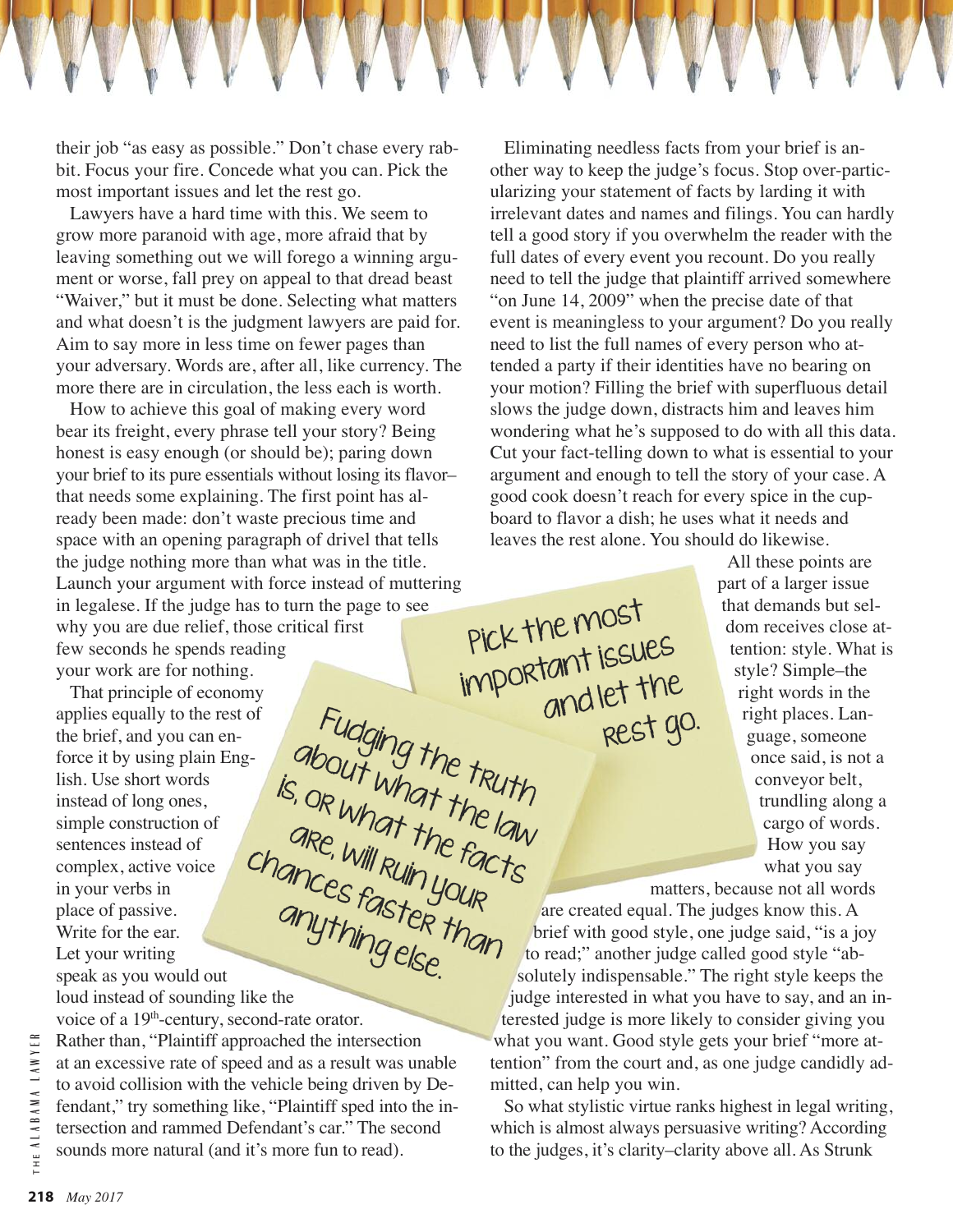and White warned us, when you have said something, make sure you have said it. "The chances of your having said it are only fair."1 It is a humbling and highly educational experience to pick up something you've written recently and read the words that actually made it onto the page as against the way things sounded in your head. You may think you've communicated your point and connected all the dots in a way that makes

your brief immediately understandable, but if you want to be sure your point is clear, that the reason you win is manifest on every page, you've got to spend time choosing the right words and putting them in the right places.

Concrete nouns, active and colorful verbs, short words, frequent paragraphing–these are your friends and will make you beloved of the overworked judge. Style counts. As one appellate judge put it, good style can be the "difference between getting tackled at the onefoot line and getting a touchdown."

Oh, and one more thing. Once you've drafted your brief, stop. Don't file it. Don't email it to your secretary or

boss or employee for them to read. You aren't finished, because now you must revise. You may be good, but good writing becomes great writing only when you edit without mercy, when you switch roles (in Bryan Garner's metaphor) from the carpenter framing arguments and building paragraphs to the dispassionate critic who strikes and prunes and trims and finds all the blunders. The judges appreciate the effort because they would rather you find the error than see it themselves. Sloppy editing, one judge said, makes her suspect sloppiness with the facts or the law, while another judge thought bad grammar and proofreading affected the credibility of the whole document. Several more judges identified bad proofreading as a pet peeve, and one federal judge called it "very distracting" and a more frequent problem than it should be.

You can score easy points by preventing these needless distractions. Edit that rough draft. Then edit it again. And again. And have someone else read it if possible, someone with no knowledge of the case. And when you've done that, break out the ultimate weapon in the editing arsenal–read your brief out loud (to yourself). Reading aloud will help you find the bumps in the prose, the places where there are too many words or too few or a comma where there should be a period.

The judges can tell when you've gone the extra mile to make it easy on them. And

they like it.

"The skill of a lawyer," said one judge, "is to make a complicated problem simple." Your writing is how you tell the court what you want and why you are due to get it. It's how you make your case and advocate for your client. It's a large part of how you win. So the next time you sit down to write something to a judge, from a discovery motion to a bet-the-farm appellate brief, remember that you are only one among many other things on the court's to-do list. Make your work product stand

out. Make the judges breathe a sigh of relief as they turn the page. They've already told you how. **▲**

#### **Endnote**

"The skill of a<br>luep".

lawyer," said one<br>ldge, "is to did one

judge, "is to make

a complicated

problem simple."

…edit

without mercy...

1. William Strunk Jr. & E.B. White, The Elements of Style 79 (4th ed. 2000).

#### **Aaron G. McLeod**



Aaron McLeod graduated *summa cum laude* from the University of Alabama School of Law. He joined Adams & Reese in 2008 and focuses his practice on appellate litigation. McLeod is also experienced in defending professional-malpractice cases. In addition, he has chaired the Alabama

State Bar's Appellate-Practice Section and has served on the Steering Committee for the Eleventh Circuit Appellate Practice Institute.